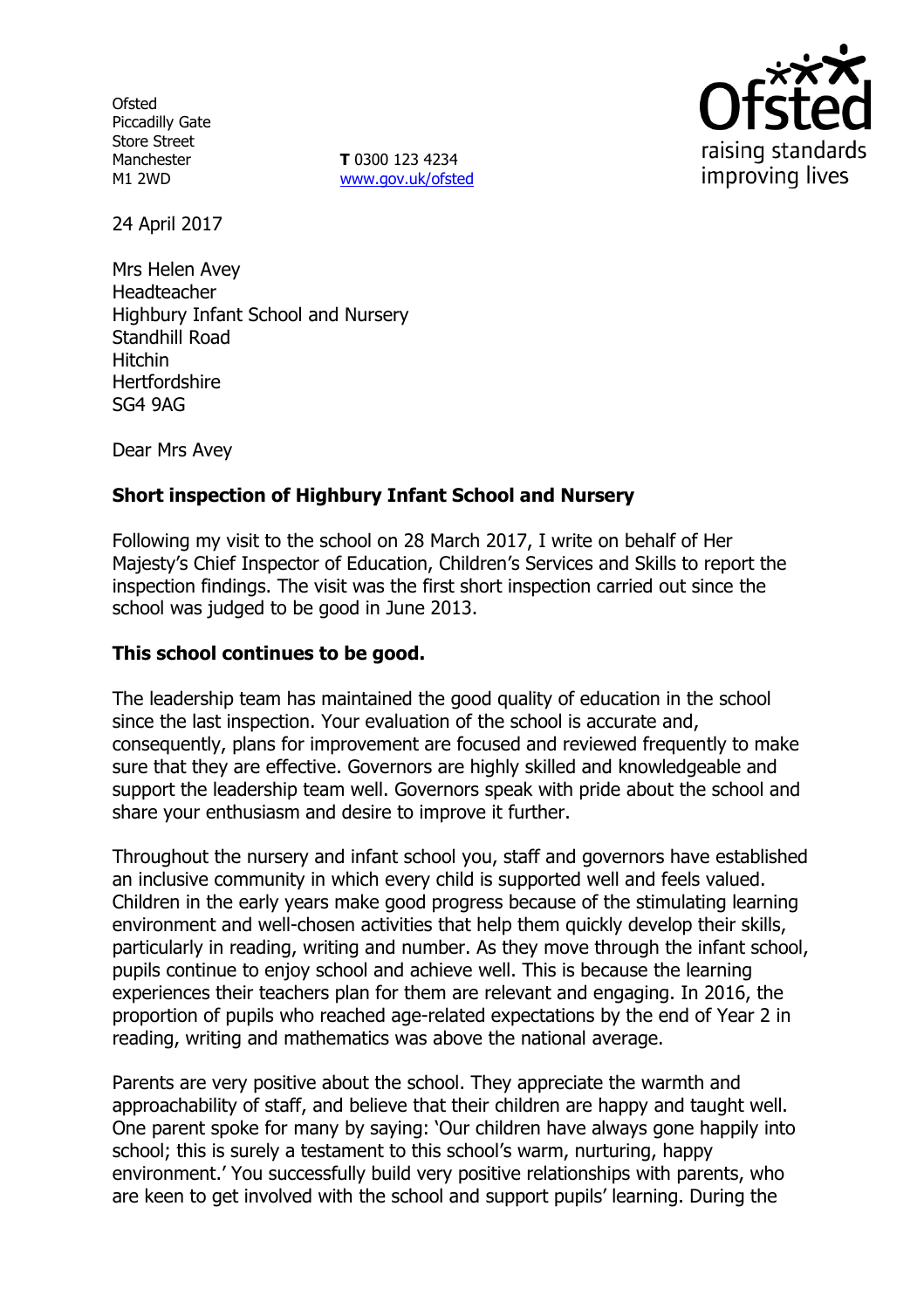

inspection, several parents were seen volunteering as 'number partners', playing board games with groups of pupils to improve the pupils' number skills.

The school is a calm and purposeful place in which to learn. Pupils behave exceptionally well and have very good attitudes towards their learning. One pupil told me, 'We do lots of learning here and all the teachers are really kind', and another commented, 'We have fun learning here.'

Staff enjoy working at the school and share your ambition for further improvement. They feel well supported because there are good systems in place to share ideas and plan learning activities together. Consequently, teaching across the school is effective. Pupils make good progress personally and academically and move successfully on to their next phase of learning when they leave at the end of Year 2.

You and the governors have been effective in maintaining the strengths identified in the previous inspection and addressing the areas for improvement. However, you recognise that there are still areas to develop to move the school forward and improve the educational experience for all pupils. You have already identified that the most able pupils are not provided with sufficiently challenging work in all subjects across the curriculum. As a result, the most able pupils are not consistently attaining the higher standards of which they are capable.

## **Safeguarding is effective.**

You and the governors have made sure that safeguarding arrangements are fit for purpose. All procedures and policies are in place to ensure that safeguarding is a strength across the school. You have robust systems for the recruitment and induction of new staff. You provide all staff with the appropriate training and have developed a shared understanding that the safeguarding of pupils is everyone's responsibility. Staff follow the agreed procedures if they are concerned about any pupil. Concerns are addressed quickly and leaders liaise well with external professionals to reduce any risk of harm.

Pupils say that they feel well cared for and looked after in school. They told me that the teachers look after them well and 'everyone is nice in this school, so you feel safe'. Parents unanimously agree that their children are safe in your care. One parent commented: 'Children feel very safe at school. They have a clear idea of what is expected of them, and know that their teachers and the headteacher will support them if they are worried.'

### **Inspection findings**

- $\blacksquare$  In order to check whether the school remains good, I followed a number of lines of enquiry. I considered whether the good quality of teaching has been maintained since the previous inspection.
- You have successfully developed teachers' skills so that they effectively plan learning activities that meet the needs and abilities of the pupils in their class. Teachers effectively identify the skills pupils need to acquire and consider the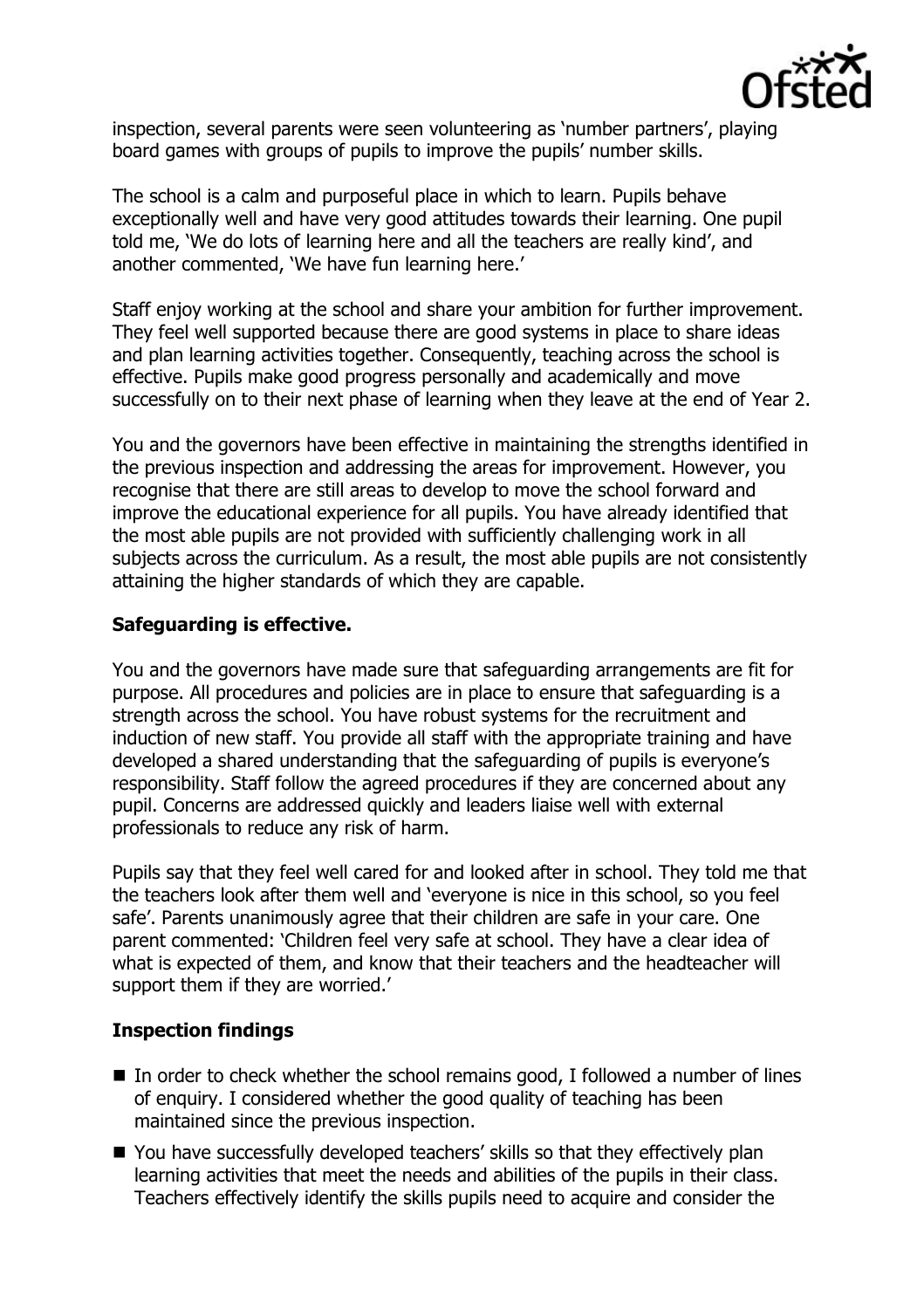

progress pupils make, rather than just the activities they will complete. Pupils have more opportunity to explain what they are learning, developing their vocabulary as a result. For example, in Reception, a child wrote instructions for a recipe. The child spoke confidently, explaining that 'good instructions have bullet points with numbers so the reader knows which way they are going' and that if the reader follows the numbers in order, 'they will make some very good cakes'.

- **E** Lessons begin with teachers explaining the purpose of the learning, the skills that pupils will acquire and what pupils need to do to achieve well. Pupils told me this information 'helps us to know what we are doing, and how to improve our work'. No learning time is lost, pupils are fully engaged throughout their lessons and they receive effective, high-quality teaching so they make good progress.
- **Pupils are encouraged to be more independent. Teachers use your chosen** approaches successfully so that pupils know how to reflect on their learning and also how to move on if they are stuck. Adults use these strategies consistently so that pupils engage in lessons and develop positive attitudes.
- Another area I considered was how successfully you and governors have developed the role of subject leaders. Subject leaders are knowledgeable and confident about the curriculum areas they lead. They rigorously check the quality of teaching by gathering information from a range of sources, for example observations of lessons and looking at pupils' work. This ensures that teaching and learning are judged accurately. Subject leaders provide constructive feedback to staff so that teachers are clear about how to improve their practice further. The performance management of staff is rigorous. You set precise targets for staff that closely link to the school improvement priorities so that everyone is very clear about what they need to do. As a result of the goodquality training you provide, all staff are highly skilled in meeting the needs of pupils.
- $\blacksquare$  I investigated how well you and your leaders ensure that the needs of the most able pupils are being met, so that they make rapid progress and attain well. Published data for 2016 shows that the proportion of pupils attaining a greater depth in writing was above the national average, but in reading and mathematics it was below the national average. You have already identified that the most able pupils need more opportunities to think for themselves and make their own choices.
- You have introduced a range of effective support to help the most able pupils achieve well. Pupils have more opportunity to use and apply their knowledge and skills to solve problems and discuss different viewpoints. The most able pupils have been given leadership responsibilities, particularly in reading, where they effectively question and support younger pupils who are learning to read. A group of most-able pupils spoke enthusiastically about how teachers challenge them and 'help us to think and learn new things'. They also told me that they would like to 'take on new challenges' and would like tasks 'where you have to really think and use your brain to solve problems'.
- **From the work in pupils' books and the school's own assessment information,** evidence shows that the most able pupils are making strong progress in reading, writing and mathematics. To improve further, you accept that the most able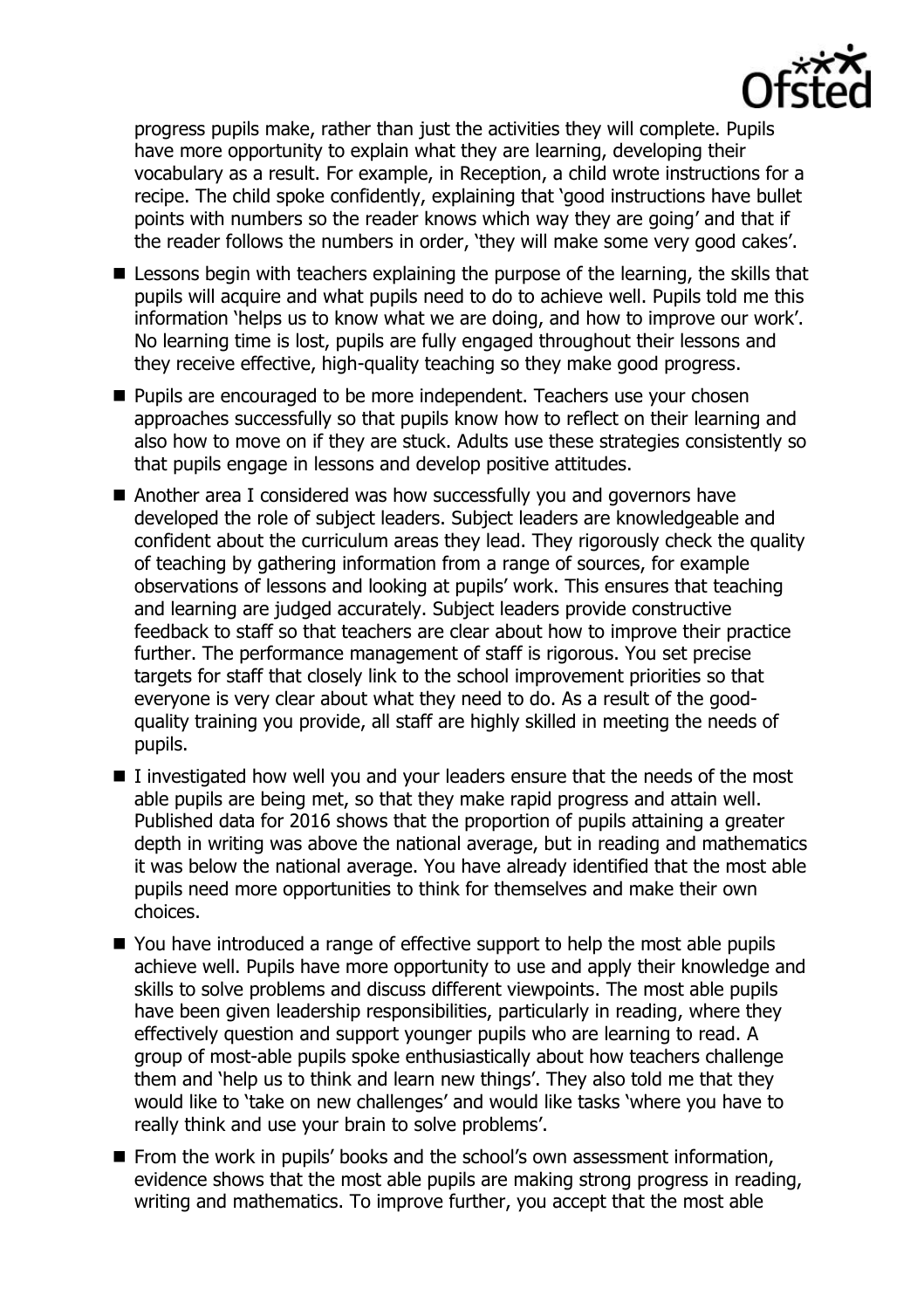

pupils could be better challenged by more open-ended tasks to think for themselves, and opportunities to apply learned skills across all subjects.

- Finally, I looked at rates of attendance and, specifically, the attendance of disadvantaged pupils. This is because published data in 2016 shows that this group had particularly high rates of absence, including persistent absence. I scrutinised the data for this small group of pupils and it demonstrated that almost all these pupils had high rates of attendance. Only very few pupils, for more complex reasons, were regularly absent.
- $\blacksquare$  The attendance of all pupils is given a high priority in the school and there is a range of appropriate measures in place to ensure that all pupils have high attendance. You and other leaders take a direct role in addressing any attendance issues. You identify any barriers and work closely with families to reduce these. As a result, the school's attendance information for the current term and academic year shows that for all pupils, including disadvantaged pupils, attendance is an improving situation and no pupils are held back by low attendance.

## **Next steps for the school**

Leaders and those responsible for governance should ensure that:

■ Teachers provide more opportunities for the most able pupils to build their resilience by making their own choices when applying their skills in all subjects across the curriculum.

I am copying this letter to the chair of the governing body, the regional schools commissioner and the director of children's services for Hertfordshire. This letter will be published on the Ofsted website.

Yours sincerely

Fiona Webb **Her Majesty's Inspector**

### **Information about the inspection**

- $\blacksquare$  During the course of this inspection, I held meetings with you, other senior leaders and subject leaders, the school secretary, the chair of the governing body and two other governors. I also spoke to a local authority officer on the telephone.
- $\blacksquare$  I gathered a range of evidence to judge the quality of teaching, learning and assessment. This included observations of teaching and learning, jointly with you, in almost all classes and sampling of pupils' current work across all subjects and across a wide range of abilities.